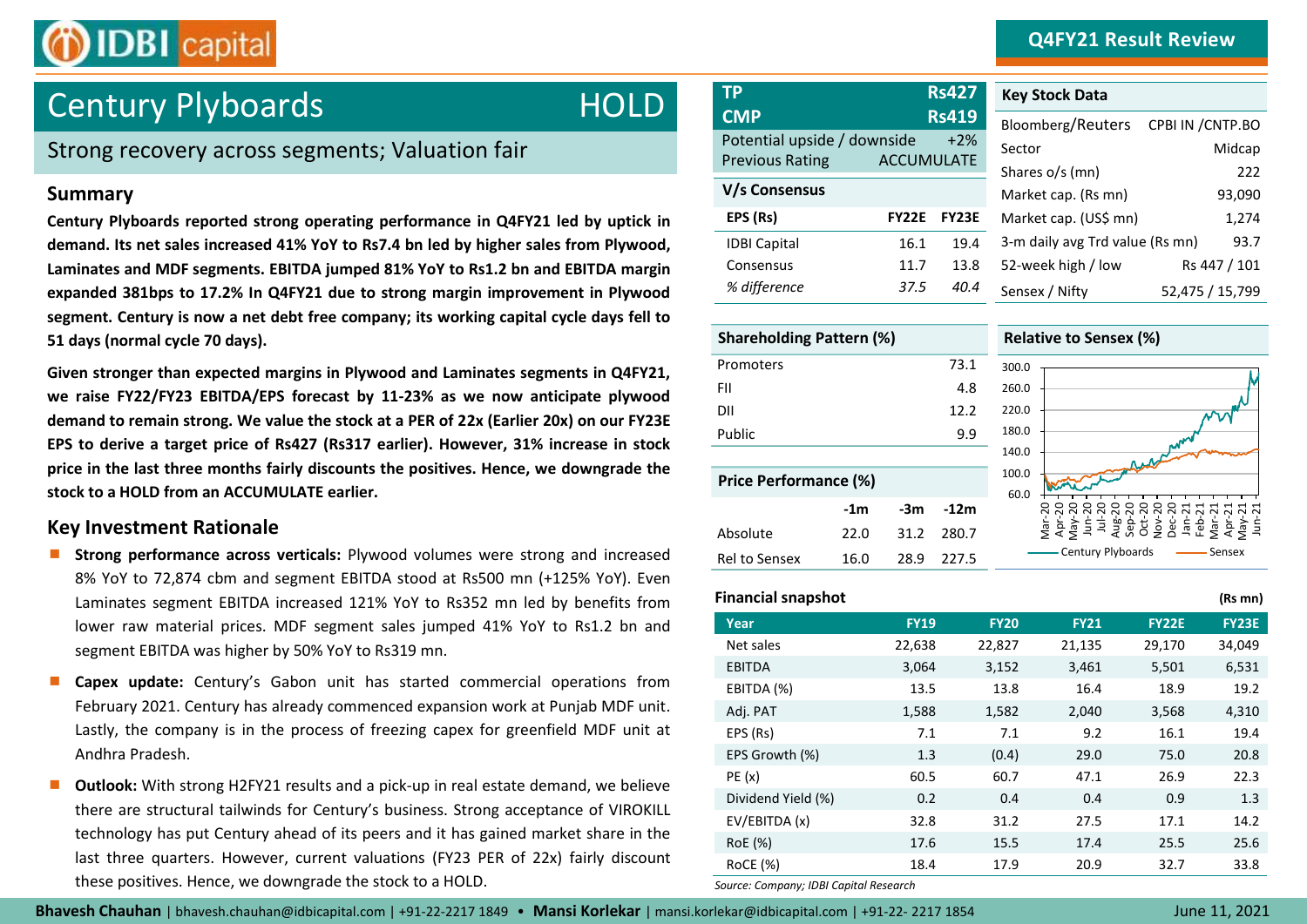### **Exhibit 1: Quarterly Snapshot (Standalone) (Rs mn)** (Rs mn)

| (Rs mi |  |
|--------|--|
|        |  |

| <b>Year-end: March</b> | <b>Q4FY21</b> | <b>Q3FY21</b> | <b>QoQ</b> (%) | <b>Q4FY20</b> | <b>YoY</b> (%) |
|------------------------|---------------|---------------|----------------|---------------|----------------|
| Net sales              | 7,386         | 6,544         | 12.9           | 5,242         | 40.9           |
| Expenditure            | 6,118         | 5,325         | 14.9           | 4,541         | 34.7           |
| <b>EBITDA</b>          | 1,268         | 1,218         | 4.1            | 701           | 81.0           |
| EBITDA margin (%)      | 17.2          | 18.6          | $-145bps$      | 13.4          | 381bps         |
| Interest               | 29            | 11            | 168.4          | 83            | (65.2)         |
| Depreciation           | 159           | 162           | (1.9)          | 163           | (2.2)          |
| PBT                    | 1,117         | 1,058         | 5.6            | 456           | 144.7          |
| Tax                    | 284           | 280           | 1.4            | 69            | 315.0          |
| Net profit             | 833           | 659           | 26.3           | 388           | 114.6          |
| Adj. diluted EPS (Rs)  | 3.8           | 3.5           | 6.1            | 1.8           | 112.7          |

*Source: Company; IDBI Capital Research*

### **Exhibit 2: Actual vs. Estimates (Rs mn) Q4FY21E Q4FY21A** *Variance (%)* **Net sales 6,900 7,386** *7.0* EBTIDA 1,262 1,268 *0.5 Margin (%) 18.3 17.2 -113bps* **Adj. PAT 825 833** *0.9* Adj. diluted EPS (Rs) 3.80 3.75 *(1.3)*

*Source: Company; IDBI Capital Research*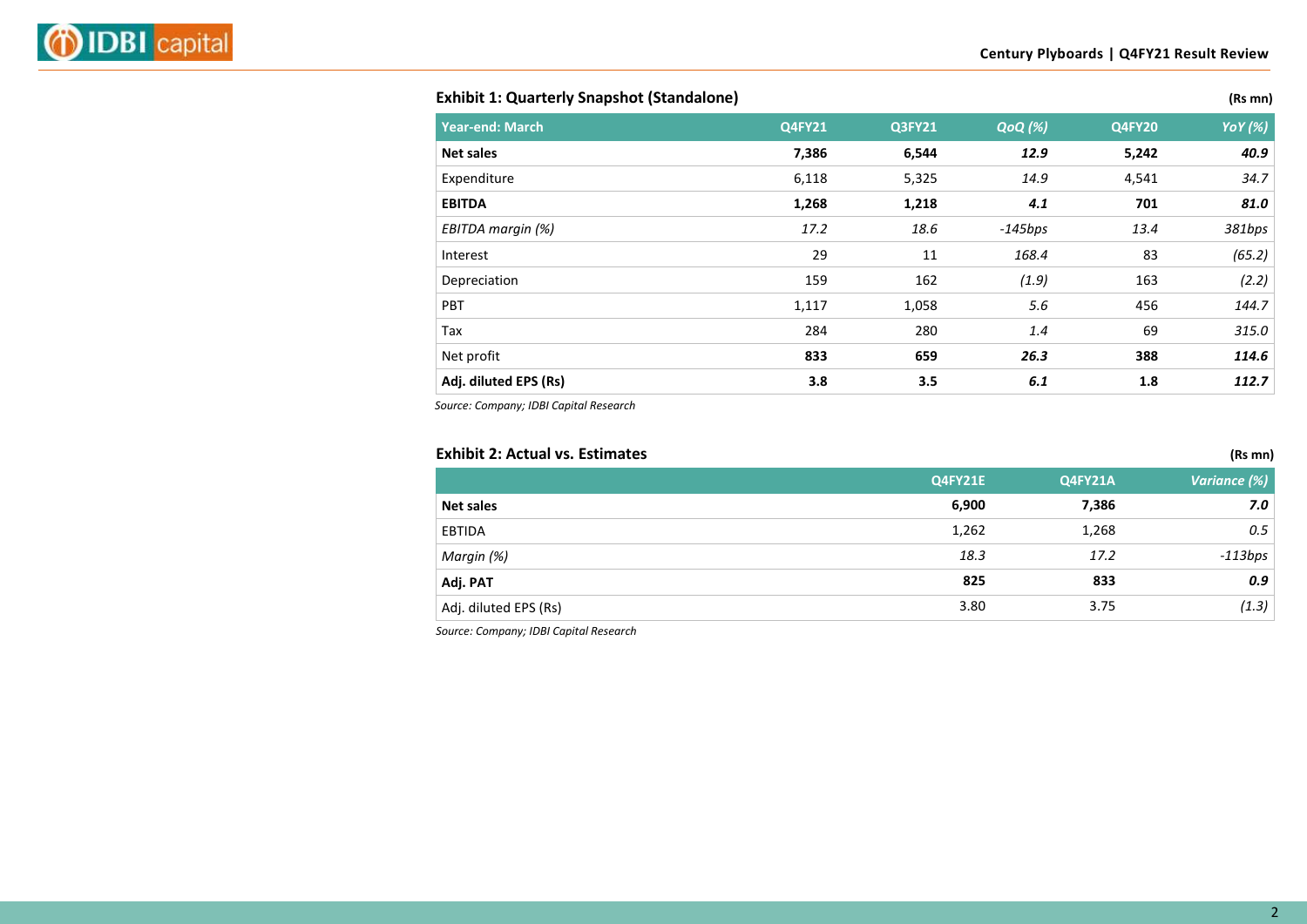

### **Exhibit 3: Change in estimates**

|                    |        | <b>FY22E</b> |            |        | <b>FY23E</b> |         |
|--------------------|--------|--------------|------------|--------|--------------|---------|
|                    | Old    | <b>New</b>   | $(\%)$ Chg | Old    | <b>New</b>   | (%) Chg |
| Revenue (Rs mn)    | 28,469 | 29,170       | 2.5        | 33,221 | 34,049       | 2.5     |
| EBITDA (Rs mn)     | 4,929  | 5,501        | 11.6       | 5,717  | 6,531        | 14.2    |
| EBITDA margin (%)  | 17.3   | 18.9         | 156bps     | 17.2   | 19.2         | 198bps  |
| Net profit (Rs mn) | 2,969  | 3,568        | 20.2       | 3,518  | 4,310        | 22.5    |
| EPS (Rs)           | 13.4   | 16.1         | 19.9       | 15.8   | 19.4         | 22.8    |

*Source: Company; IDBI Capital Research*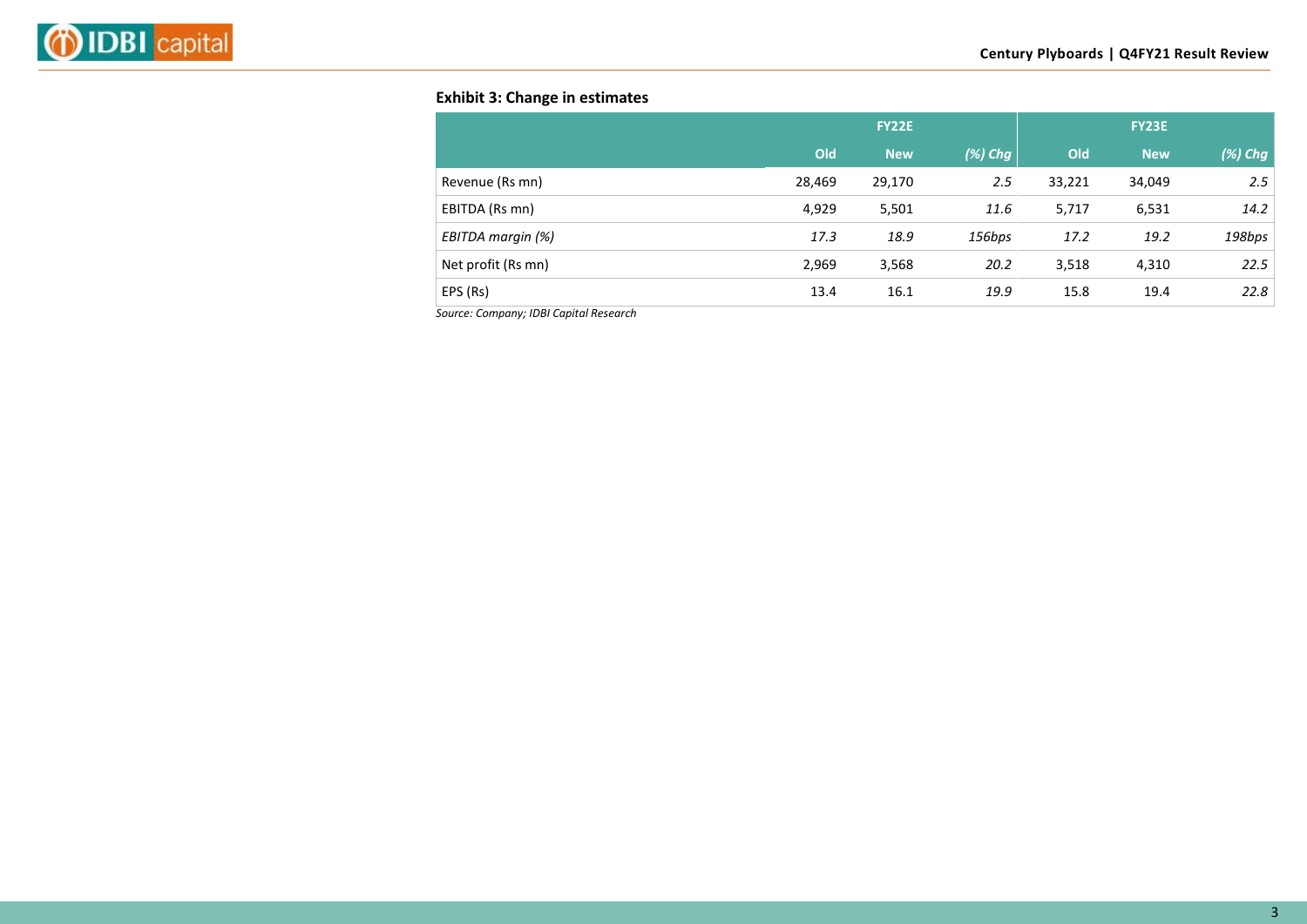

## **Financial Summary**

| <b>Profit &amp; Loss Account</b> |             |             |              | (Rs mn)   |
|----------------------------------|-------------|-------------|--------------|-----------|
| <b>Year-end: March</b>           | <b>FY20</b> | <b>FY21</b> | <b>FY22E</b> | FY23E     |
| <b>Net sales</b>                 | 22,827      | 21,135      | 29,170       | 34,049    |
| Growth (%)                       | 0.8         | (7.4)       | 38.0         | 16.7      |
| Operating expenses               | (19, 786)   | (17, 781)   | (23, 787)    | (27, 648) |
| <b>EBITDA</b>                    | 3,152       | 3,461       | 5,501        | 6,531     |
| Growth (%)                       | 2.9         | 9.8         | 58.9         | 18.7      |
| Depreciation                     | (676)       | (626)       | (689)        | (758)     |
| <b>EBIT</b>                      | 2,476       | 2,835       | 4,812        | 5,773     |
| Interest paid                    | (372)       | (108)       | (54)         | (27)      |
| Other income                     |             |             |              |           |
| Pre-tax profit                   | 2,104       | 2,609       | 4,758        | 5,746     |
| Tax                              | (522)       | (687)       | (1, 189)     | (1, 437)  |
| Effective tax rate (%)           | 24.8        | 26.4        | 25.0         | 25.0      |
| Minority Interest                |             |             |              |           |
| Net profit                       | 1,582       | 1,922       | 3,568        | 4,310     |
| <b>Exceptional items</b>         |             | (118)       |              |           |
| Adjusted net profit              | 1,582       | 2,040       | 3,568        | 4,310     |
| Growth (%)                       | (0.4)       | 29.0        | 75.0         | 20.8      |
| Shares o/s (mn nos)              | 222         | 222         | 222          | 222       |

| <b>Cash Flow Statement</b>    |             |             |              | (Rs mn)      |
|-------------------------------|-------------|-------------|--------------|--------------|
| <b>Year-end: March</b>        | <b>FY20</b> | <b>FY21</b> | <b>FY22E</b> | <b>FY23E</b> |
| Pre-tax profit                | 2,104       | 2,609       | 4,758        | 5,746        |
| Depreciation                  | (676)       | (626)       | (689)        | (758)        |
| Tax paid                      | (485)       | (530)       | (1, 189)     | (1, 437)     |
| Chg in working capital        | 546         | 888         | (659)        | (496)        |
| Other operating activities    | 463         | 374         | (267)        | (162)        |
| Cash flow from operations (a) | 3,303       | 4,150       | 3,489        | 4,621        |
| Capital expenditure           | (495)       | (547)       | (1,780)      | (1,800)      |
| Chg in investments            | (160)       | (32)        |              |              |
| Other investing activities    |             |             |              |              |
| Cash flow from investing (b)  | (655)       | (1,684)     | (1,780)      | (1,800)      |
| Equity raised/(repaid)        |             |             |              |              |
| Debt raised/(repaid)          | (2, 188)    | (1, 539)    | (965)        |              |
| Dividend (incl. tax)          | (475)       | (384)       | (892)        | (1, 293)     |
| Chg in minorities             |             |             |              |              |
| Other financing activities    |             |             |              |              |
| Cash flow from financing (c)  | (2,662)     | (1, 923)    | (1, 857)     | (1, 293)     |
| Net chg in cash $(a+b+c)$     | (14)        | 542         | (147)        | 1,528        |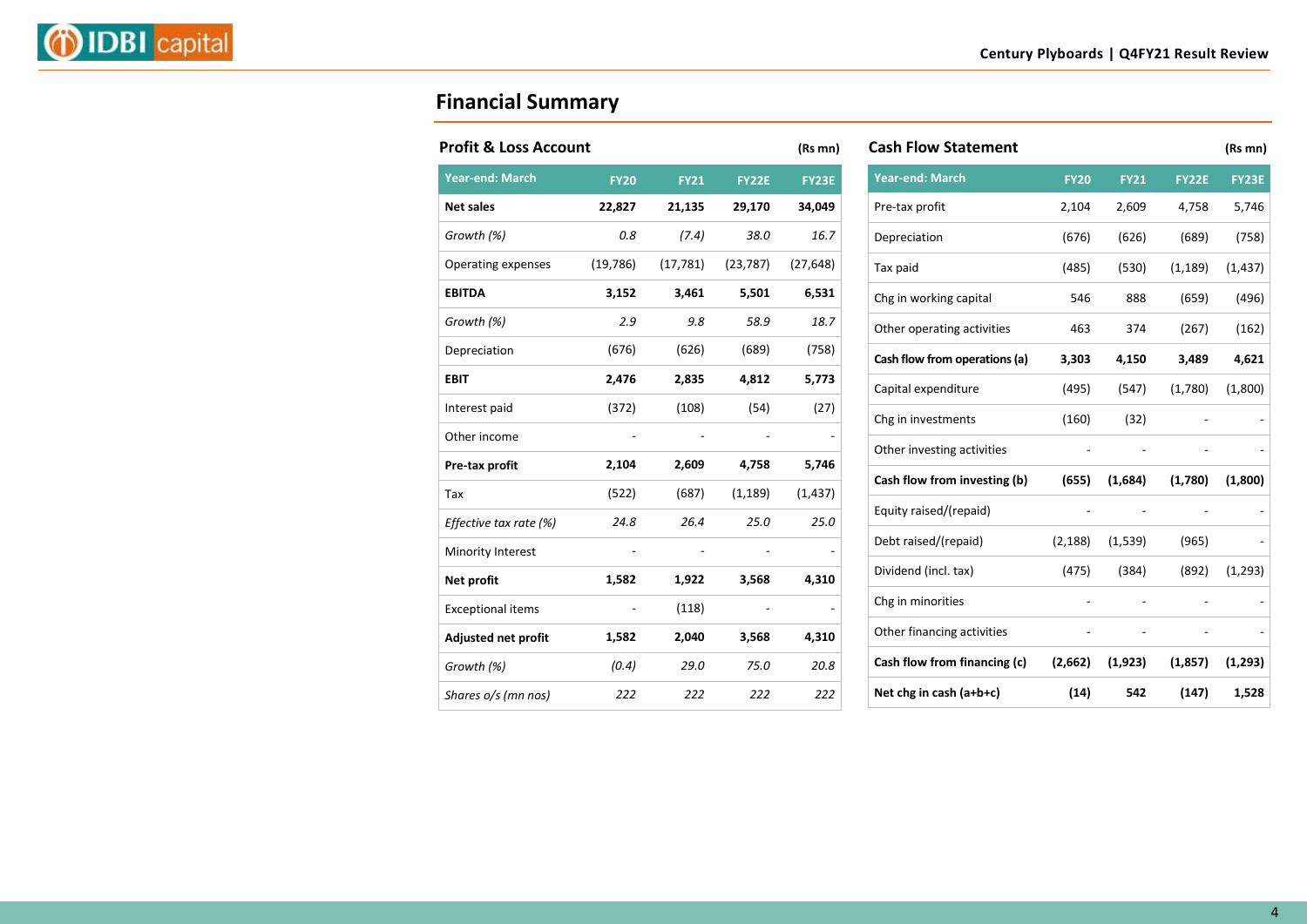|--|--|

| <b>Balance Sheet</b>                  |             |             |              | (Rs mn)      |
|---------------------------------------|-------------|-------------|--------------|--------------|
| <b>Year-end: March</b>                | <b>FY20</b> | <b>FY21</b> | <b>FY22E</b> | <b>FY23E</b> |
| Net fixed assets                      | 7,294       | 7,032       | 7,965        | 8,796        |
| Investments                           | 1,135       | 1,166       | 1,166        | 1,166        |
| Other non-curr assets                 | 800         | 782         | 782          | 782          |
| <b>Current assets</b>                 | 7,058       | 8,890       | 11,415       | 14,566       |
| Inventories                           | 3,541       | 3,302       | 4,557        | 5,319        |
| <b>Sundry Debtors</b>                 | 2,582       | 2,970       | 4,099        | 4,785        |
| Cash and Bank                         | 212         | 755         | 607          | 2,135        |
| <b>Marketable Securities</b>          |             | 1,105       | 1,105        | 1,105        |
| Loans and advances                    | 56          | 56          | 78           | 91           |
| <b>Total assets</b>                   | 16,287      | 17,870      | 21,328       | 25,309       |
|                                       |             |             |              |              |
| <b>Shareholders' funds</b>            | 10,734      | 12,649      | 15,325       | 18,342       |
| Share capital                         | 223         | 223         | 223          | 223          |
| Reserves & surplus                    | 10,511      | 12,426      | 15,103       | 18,119       |
| <b>Total Debt</b>                     | 2,504       | 965         |              |              |
| Secured loans                         | 2,482       | 965         |              |              |
| Unsecured loans                       | 21          |             |              |              |
| <b>Other liabilities</b>              | 64          | 233         | 233          | 233          |
| Curr Liab & prov                      | 2,985       | 4,023       | 5,769        | 6,734        |
| <b>Current liabilities</b>            | 2,914       | 3,951       | 5,453        | 6,365        |
| Provisions                            | 71          | 72          | 316          | 369          |
| <b>Total liabilities</b>              | 5,553       | 5,221       | 6,002        | 6,967        |
| <b>Total equity &amp; liabilities</b> | 16,287      | 17,870      | 21,328       | 25,309       |
| <b>Book Value (Rs)</b>                | 48          | 57          | 69           | 83           |

### **Financial Ratios**

| <b>Year-end: March</b>                       | <b>FY20</b> | <b>FY21</b> | <b>FY22E</b> | <b>FY23E</b> |
|----------------------------------------------|-------------|-------------|--------------|--------------|
| Adj EPS (Rs)                                 | 7.1         | 9.2         | 16.1         | 19.4         |
| Adj EPS growth (%)                           | (0.4)       | 29.0        | 75.0         | 20.8         |
| EBITDA margin (%)                            | 13.8        | 16.4        | 18.9         | 19.2         |
| Pre-tax margin (%)                           | 9.2         | 12.3        | 16.3         | 16.9         |
| <b>ROE</b> (%)                               | 15.5        | 17.4        | 25.5         | 25.6         |
| <b>ROCE</b> (%)                              | 17.9        | 20.9        | 32.7         | 33.8         |
| Turnover & Leverage ratios (x)               |             |             |              |              |
| Asset turnover (x)                           | 1.3         | 1.2         | 1.5          | 1.5          |
| Leverage factor (x)                          | 1.7         | 1.5         | 1.4          | 1.4          |
| Net margin (%)                               | 6.9         | 9.7         | 12.2         | 12.7         |
| Net Debt / Equity (x)                        | 0.2         | (0.1)       | (0.1)        | (0.2)        |
| <b>Working Capital &amp; Liquidity ratio</b> |             |             |              |              |
| Inventory days                               | 57          | 57          | 57           | 57           |
| Receivable days                              | 41          | 51          | 51           | 51           |
| Payable days                                 | 30          | 44          | 45           | 45           |

### **Valuation**

| <b>Year-end: March</b> | <b>FY20</b> | <b>FY21</b> | <b>FY22E</b> | <b>FY23E</b> |
|------------------------|-------------|-------------|--------------|--------------|
| P/E(x)                 | 60.7        | 47.1        | 26.9         | 22.3         |
| Price / Book value (x) | 8.9         | 7.6         | 6.3          | 5.2          |
| PCE(x)                 | 42.5        | 36.0        | 22.5         | 18.9         |
| EV / Net sales (x)     | 4.3         | 4.5         | 3.2          | 2.7          |
| EV / EBITDA (x)        | 31.2        | 27.5        | 17.1         | 14.2         |
| Dividend Yield (%)     | 0.4         | 0.4         | 0.9          | 1.3          |

*Source: Company; IDBI Capital Research*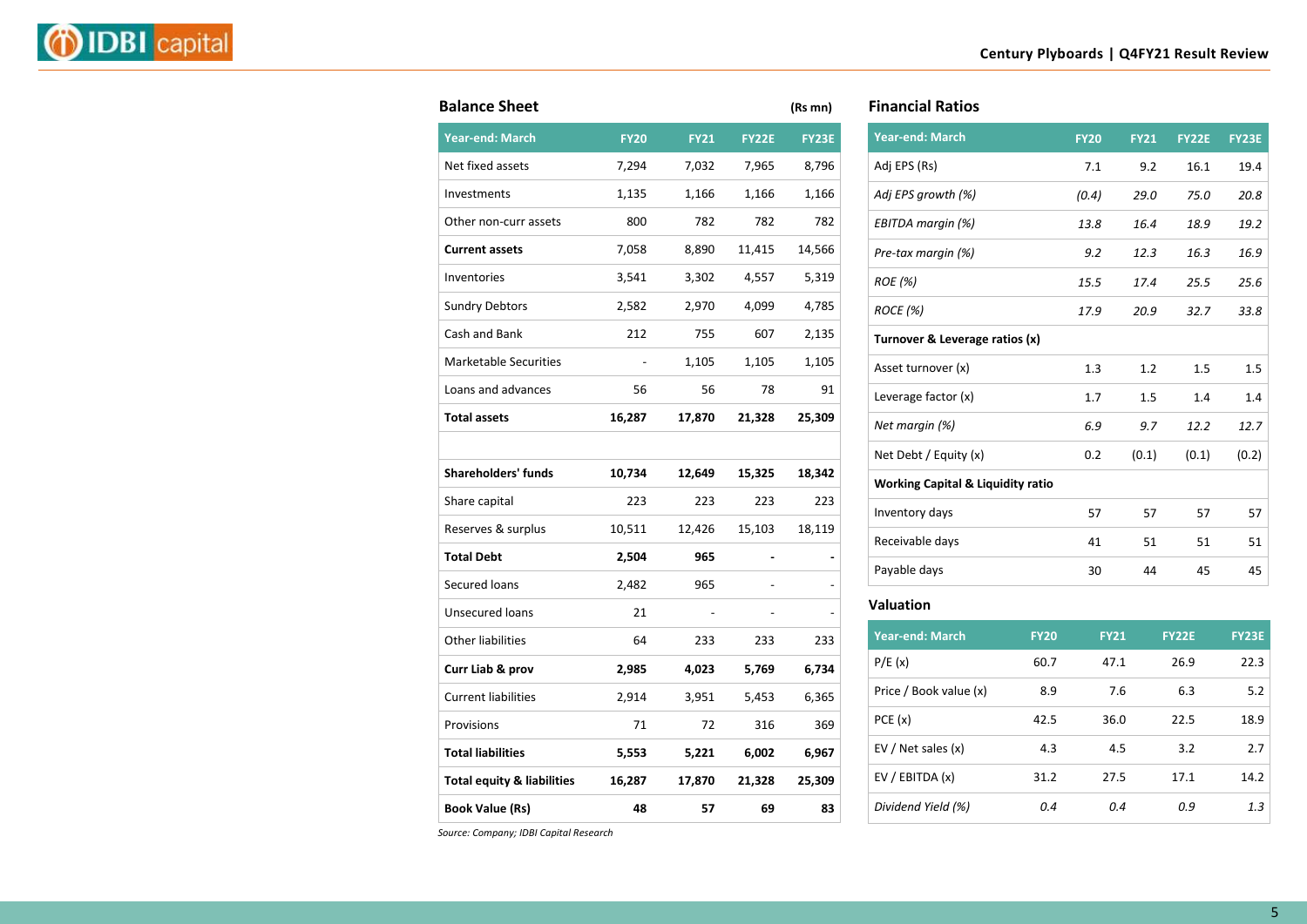### **Century Plyboards | Q4FY21 Result Review**

### **Key to Ratings Stocks:**

**BUY:** Absolute return of 15% and above; **ACCUMULATE:** 5% to 15%; **HOLD:** Upto ±5%; **REDUCE:** -5% to -15%; **SELL:** -15% and below.

### **IDBI Capital Markets & Securities Ltd.**

### **Equity Research Desk**

6th Floor, IDBI Tower, WTC Complex, Cuffe Parade, Colaba, Mumbai – 400 005. Phones: (91-22) 2217 1700; Fax: (91-22) 2215 1787; Email: info@idbicapital.com **SEBI Registration:** BSE & NSE (Cash & FO) – INZ000007237, NSDL – IN-DP-NSDL-12-96, Research – INH000002459, CIN – U65990MH1993GOI075578 **Compliance Officer:** Christina D'souza; Email: compliance@idbicapital.com; Telephone: (91-22) 2217 1907

**Disclaimer**

This report has been published by IDBI Capital Markets & Securities Ltd. (hereinafter referred to as "IDBI Capital") for private circulation. This report should not be reproduced or copied or made available to others. No p initiate contact with you for the purposes of elaborating or following up on the information contained in this report. The information contained herein is strictly confidential and meant for solely for the selected recipie or distributed, in part or in whole, to any other person or to the media or reproduced in any form, without the prior written consent of IDBI Capital.

Recipients may not receive this report at the same time as other recipients. IDBI Capital will not treat recipients as customers by virtue of their receiving this report.

The information contained herein is from the public domain or sources believed to be reliable, but we do not make any representation or warranty that it is accurate, complete or up-to-date and it should not be relied upon ensure that information given is at the time believed to be fair and correct and opinions based thereupon are reasonable, due to the very nature of research it cannot be warranted or represented that it is accurate or comp as this report includes current or historical information, it is believed to be reliable, although its accuracy and completeness cannot be guaranteed.

Opinions expressed are current opinions as of the date appearing on this material only. While we endeavor to update on a reasonable basis, the information discussed in this material, IDBI Capital, its directors, employees information current. Further there may be regulatory, compliance, or other reasons that prevent us from doing so.

Prospective investors and others are cautioned that any forward-looking statements are not predictions and may be subject to change without notice.

IDBI Capital, its directors and employees and any person connected with it, will not in any way be responsible for the contents of this report or for any losses, costs, expenses, charges, including notional losses/lost opp acting on any information/material contained in the report.

This is not an offer to sell or a solicitation to buy any securities or an attempt to influence the opinion or behavior of investors or recipients or provide any investment/tax advice.

This report is for information only and has not been prepared based on specific investment objectives. The securities discussed in this report may not be suitable for all investors. Investors must make their own investment goals and financial position and based on their own analysis.

Trading in stocks, stock derivatives, and other securities is inherently risky and the recipient agrees to assume complete and full responsibility for the outcomes of all trading decisions that the recipient makes, includi

Opinions, projections and estimates in this report solely constitute the current judgment of the author of this report as of the date of this report and do not in any way reflect the views of IDBI Capital, its directors, o

This report is not directed or intended for distribution to, or use by, any person or entity who is a citizen or resident of or located in any locality, state, country or other jurisdiction, where such distribution, public which would subject IDBI Capital and associates to any registration or licensing requirement within such jurisdiction. The securities described herein may or may not be eligible for sale in all jurisdictions or to certain may come are required to inform themselves of and to observe such restriction.

E-mail is not a secure method of communication. IDBI Capital cannot accept responsibility for the accuracy or completeness of any e-mail message or any attachment(s).

This transmission could contain viruses, be corrupted, destroyed, incomplete, intercepted, lost or arrived late. IDBI Capital, its directors or employees or associates accept no liability for any damage caused, directly or



Dealing (91-22) 6836 1111 dealing@idbicapital.com